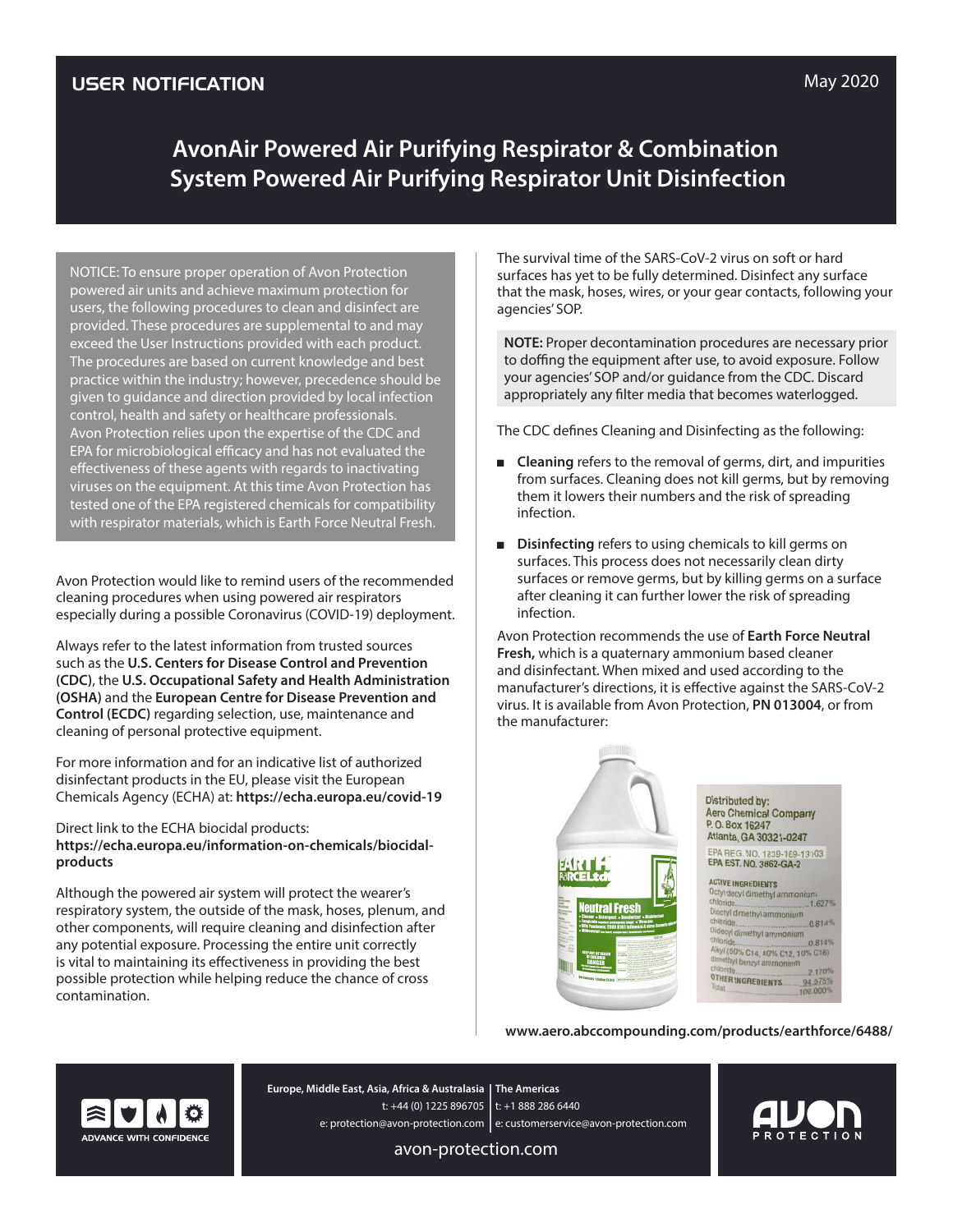# **AvonAir Powered Air Purifying Respirator & Combination System Powered Air Purifying Respirator Unit Disinfection**

This product is EPA registered and may be found on "List N: Disinfectants for Use Against SARS-CoV-2" at the EPA website: **www.epa.gov/pesticide-registration/list-n-disinfectants-useagainst-sars-cov-2**

In lieu of the recommended Neutral Fresh for disinfecting, which may not be readily available during a shortage, other quaternary ammonium-based disinfectants may be utilized at the user's discretion, preferably if they are registered with the EPA and found on List N via the link above. Guidelines for selecting other "quat" disinfectants would be pH in the range of 5-9, with a neutral pH of about 7 being closer to ideal.

- Review datasheet of an available quaternary ammonium chloride disinfectant.
- Verify the EPA registration number is found on List N via the link above (only the first two sets of number, xxxx-xxx, are needed).
- Verify the pH of the disinfectant, when mixed to the recommended dilution, is in the 5-9 pH range (some are very high, 11-12, prior to dilution, but are in the acceptable range once mixed as recommended).
- Contact Avon Protection for any questions or assistance.
- If EPA List N products are not available in your region, alternate quaternary ammonium agents may be approved for use on a case-by-case basis by emailing the proposed product information to Customer Service.

## **Cleaning/Disinfecting Procedure**

Perform the following procedures with appropriate PPE per the CDC or your agencies' SOP, using chemicals prepared per manufacturer's directions. Consult the Avon Protection User Instructions for additional details.

**NOTE:** Avon Protection does not recommend cleaning or disinfecting internal filter media. The hard plastic filter outer housing may be cleaned by wiping the surface with a damp cloth soaked in the disinfection solution until visibly wet for the appropriate contact time, followed-- by a cloth soaked in clean water and air drying. Filter plugs and caps are available which should be used to help prevent liquid from entering the filter housing.

## **Facepiece Respirator**

- Remove PAPR hose from the mask.
- If applicable, remove the used filter canister from the respirator and dispose of properly in accordance with any local health and safety regulations. NOTE: If the canister becomes water-logged then discard appropriately. A canister becomes ineffective if immersed in or heavily soaked with liquid.
- Remove the communications lead, microphone assembly, and voice projection unit if attached.
- Remove the protective hood if attached.
- Disengage the drink coupler from its housing and from around the VREU main body (if applicable).
- Remove the air deflectors and inlet/outlet disk valves.
- Remove the vision correction frame and outsert if fitted.
- Immerse the mask in warm water containing the properly mixed disinfectant.
- **CAUTION:** Chlorine bleach solutions are not recommended but may be used in an emergency per CDC/ECDC guidelines when the recommended disinfectant is not available.
- Agitate the mask in this solution, wiping with a soft, lint-free cloth particularly under the main seal and inner mask.
- Allow the mask to remain in the solution per the manufacturers instruction for the disinfectant to be effective. (10 minutes for Neutral Fresh)
- Remove the mask and shake off the excess solution.
- Rinse the mask in clean warm water to remove all traces of solution.
- Shake off excess water, then dry with clean, lint-free dry cloth. Do not use tissue or paper towels to dry.
- Separately clean the external components by wiping the surface with a damp cloth soaked in the disinfection solution until visibly wet for the appropriate contact time, followed by a cloth soaked in clean water and air drying.



**The Americas Europe, Middle East, Asia, Africa & Australasia** t: +44 (0) 1225 896705 | t: +1 888 286 6440 e: protection@avon-protection.com | e: customerservice@avon-protection.com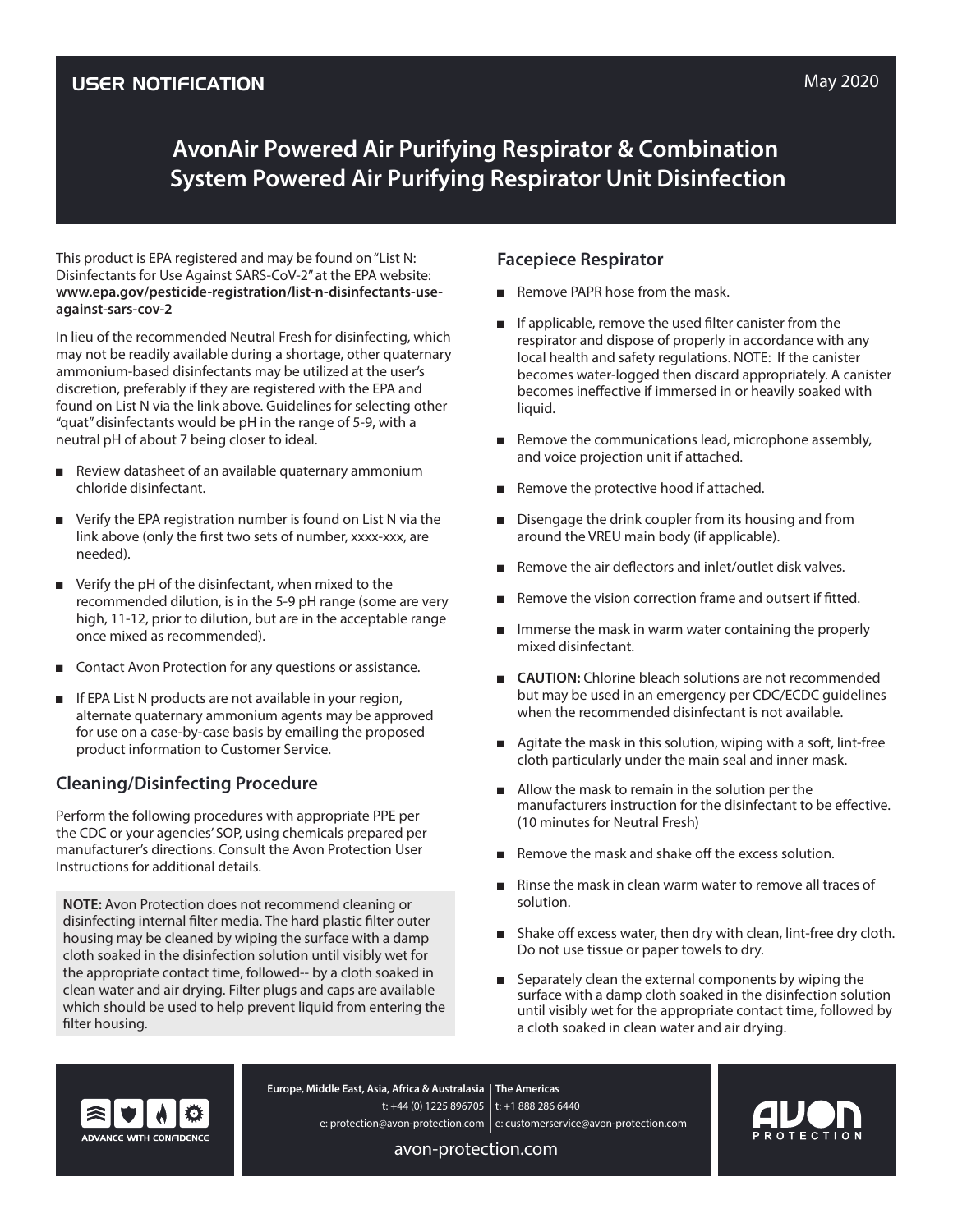# **AvonAir Powered Air Purifying Respirator & Combination System Powered Air Purifying Respirator Unit Disinfection**

- To clean the hydration system (if applicable), fill a canteen with the disinfectant solution and attach to the drink coupler. Open drink valve and allow solution to run through and out of the internal drink tube.
- Rinse with clean water TWICE.
- $\blacksquare$  Replace the inlet/outlet disk valve(s) and air deflectors, ensuring they are properly aligned.
- Take extra care that the fabric head harness and entire facepiece is fully dry before final stowage.
- Replace the mask components and store ready for use.
- To clean the hydration system (if applicable), fill a canteen with the disinfectant solution and attach to the drink coupler. Open drink valve and allow solution to run through and out of the internal drink tube.
- Rinse with clean water TWICE.
- Replace the inlet/outlet disk valve(s) and air deflectors, ensuring they are properly aligned.
- Take extra care that the fabric head harness and entire facepiece is fully dry before final stowage.
- Replace the mask components and store ready for use.

#### **Key points to remember when disinfecting a facemask:**

- Use the proper chemical disinfectant.
- Mix per the chemical manufacturers' directions.
- Allow for proper contact time.
- Thoroughly rinse chemical from the mask, drink system, and external components.
- Thoroughly dry mask and head harness prior to stowage.

### **Avon EZAir Blower**

- Disconnect electrical connector from battery if applicable then remove battery.
- Disconnect hose from blower then remove blower from carrier or plenum as applicable.
- Do not allow wet solutions to enter inside of blower assembly. Plugs and caps are available which should be used to help prevent liquid from entering the housing.
- Do not immerse blower or battery in liquid of any kind.
- The hard plastic outer housing and battery may be disinfected by wiping the surface with a damp cloth soaked in the disinfection solution until visibly wet for the appropriate contact time, followed by a cloth soaked in clean water and air drying.
- Wipe dry the allow to air dry fully.
- Deactivate the First Breath mechanism to allow mass air to flow through the regulator for at least 10 seconds to ensure the interior is dry.

## **Combination Hose**

- Disconnect electrical connector from battery.
- Disconnect hose from mask, blower, and medium pressure supply (SCBA backframe).
- Remove textile cover from hose assembly.
- Do not allow wet solutions to enter inside of hose assembly. Plugs and caps are available which should be used to help prevent liquid from entering the hose.
- Clean the external surface by wiping with a damp cloth soaked in the disinfection solution until visibly wet for the appropriate contact time, followed by a cloth soaked in clean water.
- Wipe dry then allow to air dry fully.
- The textile cover may be immersed in the cleaning/ disinfecting solution for the necessary contact time then rinsed thoroughly with clean water.
- Allow to air dry fully.



**The Americas Europe, Middle East, Asia, Africa & Australasia** t: +44 (0) 1225 896705 | t: +1 888 286 6440 e: protection@avon-protection.com | e: customerservice@avon-protection.com

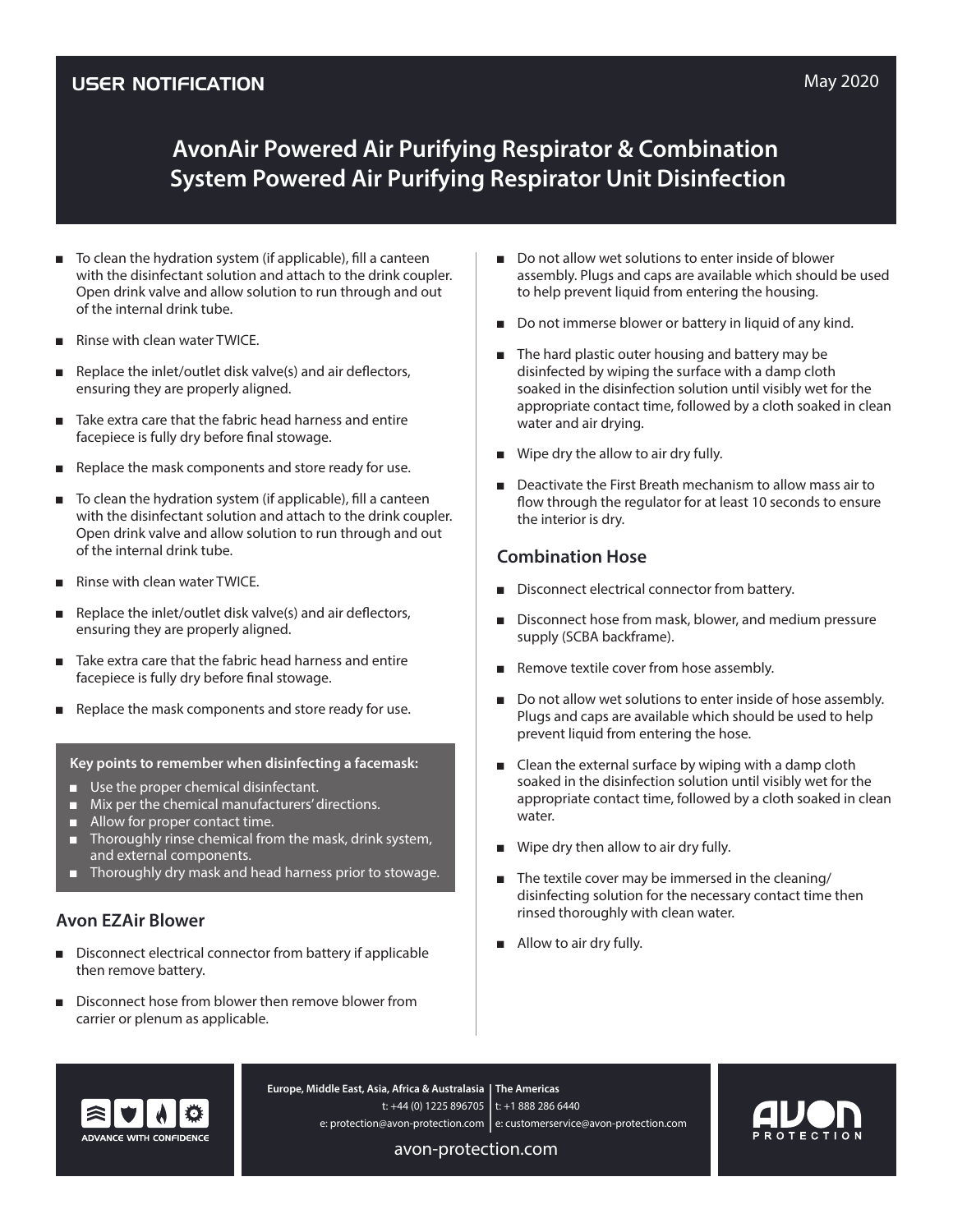# **AvonAir Powered Air Purifying Respirator & Combination System Powered Air Purifying Respirator Unit Disinfection**

### **Standard Hose**

- Disconnect electrical connector from battery if applicable.
- Disconnect hose from mask and blower.
- Remove textile cover from hose assembly.
- Do not allow wet solutions to enter inside of hose assembly. Plugs and caps are available which should be used to help prevent liquid from entering the hose.
- Clean the external surface by wiping with a damp cloth soaked in the disinfection solution until visibly wet for the appropriate contact time, followed by a cloth soaked in clean water.
- Wipe dry then allow to air dry fully.
- The textile cover may be immersed in the cleaning/ disinfecting solution for the necessary contact time then rinsed thoroughly with clean water.
- Allow to air dry fully.

### **PAPR Plenum**

- Ensure filter cartridges and blower are removed.
- Remove plenum from textile carrier.
- **Do not** allow wet solutions to enter inside of plenum assembly. Plugs and caps are available which should be used to help prevent liquid from entering the plenum.
- Clean the external surface of plenum by wiping with a damp cloth soaked in the disinfection solution until visibly wet for the appropriate contact time, followed by a cloth soaked in clean water.
- Wipe dry then allow to air dry fully.
- The textile cover may be immersed in the cleaning/ disinfecting solution for the necessary contact time then rinsed thoroughly with clean water.
- Allow to air dry fully.

## **SCBA Backframes**

- Do not disconnect the cylinder prior to cleaning or disinfection.
- To clean: Remove any dirt or debris with a brush or a sponge using mild neutral soap and warm water.
- To disinfect: Mix the approved disinfectant, then apply using a brush, sponge, or spray. Be sure to coat the entire apparatus with the solution. Allow to remain in contact for the recommended time.
- Rinse: Use low pressure water to thoroughly rinse and remove all disinfectant solution.
- Dry: Wipe dry, then allow to air dry.
- Perform a functional test prior to returning to service.

#### **Key points to remember when disinfecting a backframe:**

- Do not disconnect the cylinder until after the unit has been final rinsed.
- Pay particular attention to textiles such as harness, sleeves, and buddy breather pouches.
- Wipe down and allow to dry fully.
- Berform a functional test prior to returning to service.

#### **Additional Disinfection Notes**

The Centers for Disease Control also have additional guidelines for cleaning and disinfection:

#### **https://www.cdc.gov/coronavirus/2019-ncov/community/ home/cleaning-disinfection.html**

**Alcohol:** Although alcohol is not recommended for use on the SCBA, it is described on the CDC website, with concentrations for proper disinfection to be 70-90%, either **isopropyl** or **ethyl alcohol**. **NEVER** use methanol as it is extremely poisonous.

As with any disinfectant, a minimum contact time is necessary to be effective. Also be mindful that alcohol is extremely flammable and evaporates quickly, making it difficult to obtain the minimum contact time.



**The Americas Europe, Middle East, Asia, Africa & Australasia** t: +44 (0) 1225 896705 | t: +1 888 286 6440 e: protection@avon-protection.com | e: customerservice@avon-protection.com